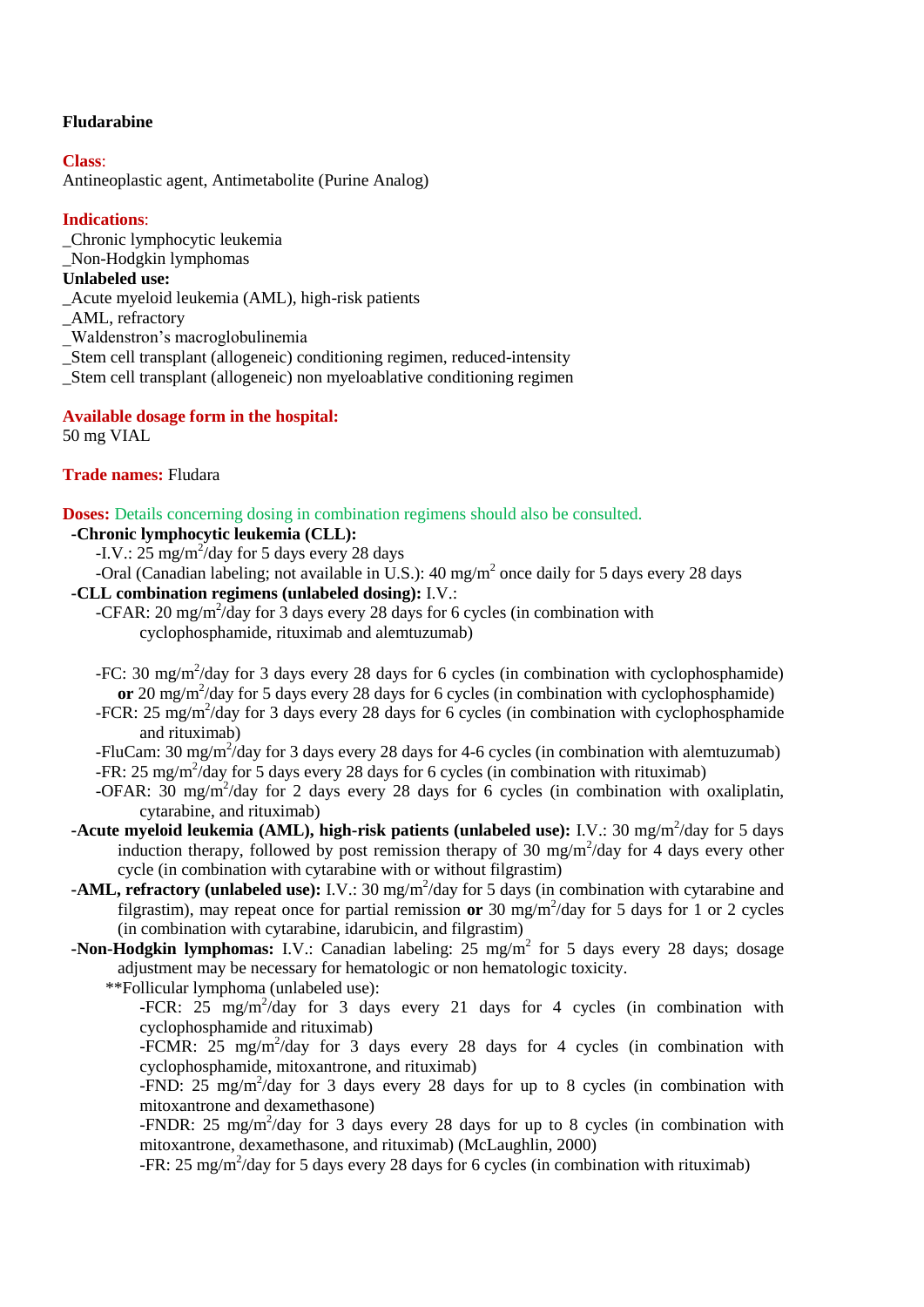**\*\***Mantle cell lymphoma (unlabeled use):

- -FC: 20 mg/m<sup>2</sup>/day for 4-5 days or 25 mg/m<sup>2</sup>/day for 3-5 days (in combination with cyclophosphamide) (Cohen, 2001)
- -FCMR:  $25 \text{ mg/m}^2/\text{day}$  for 3 days every 28 days for 4 cycles (in combination with cyclophosphamide, mitoxantrone, and rituximab)
- **-Waldenstron's macroglobulinemia (unlabeled use):** I.V.:25 mg/m<sup>2</sup>/day for 5 days every 28 days or  $25 \text{ mg/m}^2/\text{day}$  for 5 days every 28 days for 6 cycles (in combination with rituximab)
- **-Stem cell transplant (allogeneic) conditioning regimen, reduced-intensity, (unlabeled use):** I.V.: 30 mg/m<sup>2</sup>/dose for 6 doses beginning 10 days prior to transplant or 30 mg/m<sup>2</sup>/dose for 5 days beginning 6 days prior to transplant (in combination with busulfan with or without antithymocyte globulin)
- **-Stem cell transplant (allogeneic) nonmyeloablative conditioning regimen (unlabeled use):** I.V.: 30 mg/m<sup>2</sup> /dose for 3 doses beginning 5 days prior to transplant (in combination with cyclophosphamide and rituximab)  $or$  30 mg/m<sup>2</sup>/dose for 3 doses beginning 4 days prior to transplant (in combination with total body irradiation) .

### **Geriatric**

Refer to adult dosing

### **Renal Impairment:**

U.S. labeling: Adults:

-CLL: I.V.:

- Cl<sub>cr</sub> 50-79 mL/minute: Decrease dose to 20 mg/m<sup>2</sup>.
- Cl<sub>cr</sub> 30-49 mL/minute: Decrease dose to 15 mg/m<sup>2</sup>.
- $Cl_{cr} < 30 \text{ mL/minute}$ : Avoid use.

Canadian labeling:

- (Oral, I.V.), NHL (I.V.):

- $Cl_{cr}$  30-70 mL/minute: Reduce dose by up to 50%.
- $Cl_{cr} < 30 \text{ mL/minute}$ : Use is contraindicated.

The following guidelines have been used by some clinicians: Aronoff, 2007: I.V.:

- $Cl_{cr}$  10-50 mL/minute: Administer 75% of dose.
- $Cl_{cr}$  <10 mL/minute: Administer 50% of dose.
- Hemodialysis: Administer after dialysis
- Continuous ambulatory peritoneal dialysis (CAPD): Administer 50% of dose.
- Continuous renal replacement therapy (CRRT): Administer 75% of dose.

### **Hepatic Impairment:**

No dosage adjustment provided in manufacturer's labeling.

### **Dosing: Obesity**

*ASCO Guidelines for appropriate chemotherapy dosing in obese adults with cancer (Note: Excludes HSCT dosing*): Utilize patient's actual body weight (full weight) for calculation of body surface areaor weight-based dosing, particularly when the intent of therapy is curative; manage regimen-related toxicities in the same manner as for nonobese patients; if a dose reduction is utilized due to toxicity, consider resumption of full weight-based dosing with subsequent cycles, especially if cause of toxicity (eg, hepatic or renal impairment) is resolved (Griggs, 2012).

### **Dosing: Adjustment for Toxicity**

-Hematologic or nonhematologic toxicity (other than neurotoxicity): Consider treatment delay or dosage reduction.

-Hemolysis: Discontinue treatment.